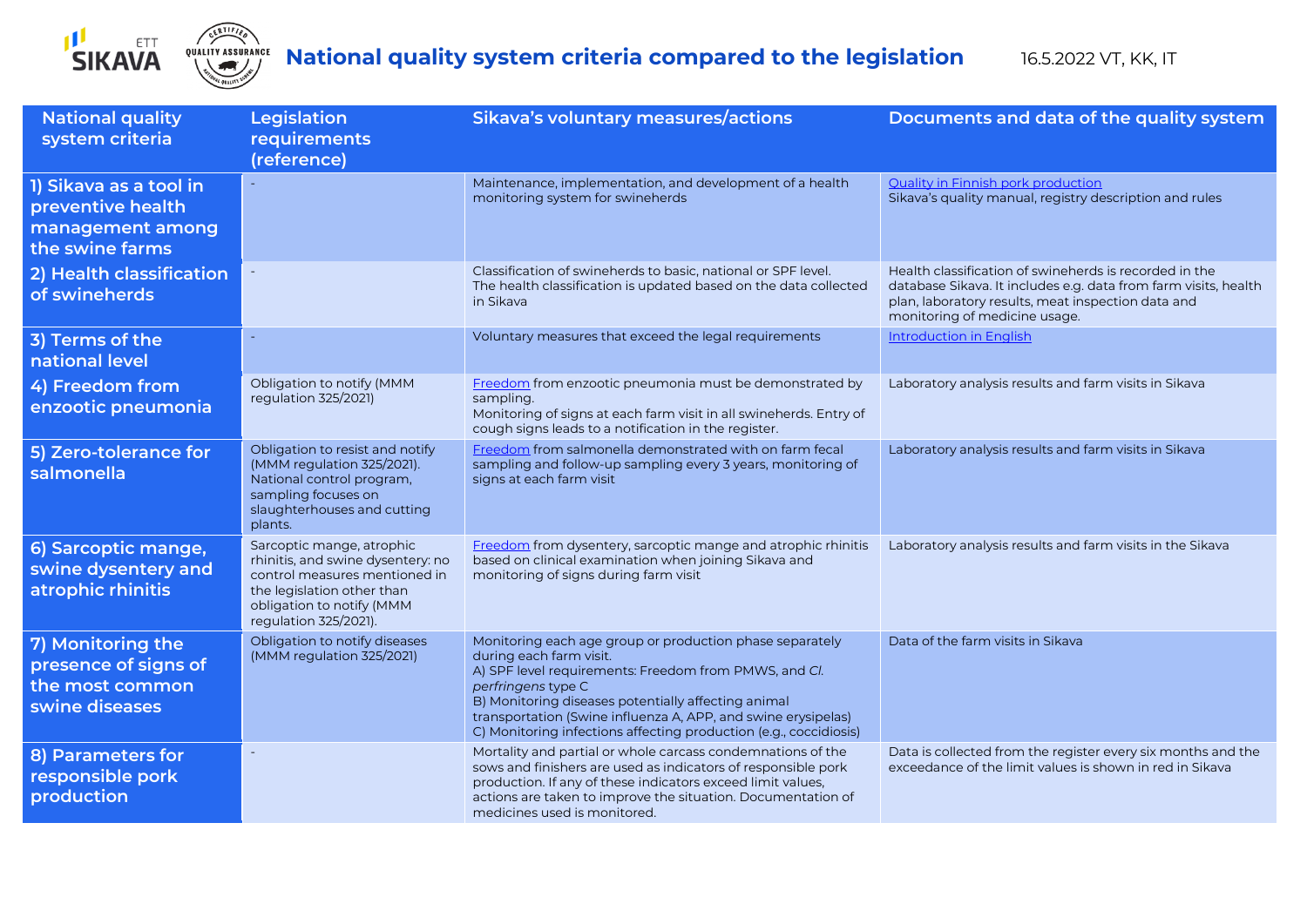

| <b>National quality system</b><br>criteria          | <b>Legislation</b><br>requirements<br>(reference)                                                                                                                                             | Sikava's voluntary measures/actions                                                                                                                                                                                                                                                                                                                                                                                                                              | Documents and data of the quality system                                                                                                                                    |
|-----------------------------------------------------|-----------------------------------------------------------------------------------------------------------------------------------------------------------------------------------------------|------------------------------------------------------------------------------------------------------------------------------------------------------------------------------------------------------------------------------------------------------------------------------------------------------------------------------------------------------------------------------------------------------------------------------------------------------------------|-----------------------------------------------------------------------------------------------------------------------------------------------------------------------------|
| 9) Health management<br>agreement                   | A contract with a veterinarian<br>is required only when<br>veterinary medicines are<br>dispensed to the farmer. No<br>additional requirements to<br>the veterinarian.                         | The agreement is always required when a farm joins Sikava. The<br>veterinarian is required to attend a course arranged by the<br>Sikava.                                                                                                                                                                                                                                                                                                                         | Sikava health management agreement in the register.<br>List of veterinarians who have participated in the Sikava<br>register training is available on the Sikava's website. |
| <b>10) Authorization</b>                            |                                                                                                                                                                                               | In the health management agreement, the farmer authorizes<br>other users (veterinarian(s), slaughterhouse users, advisors and<br>Sikava 's staff) to view the farm 's data in Sikava.                                                                                                                                                                                                                                                                            | Registry description<br>Health management agreement and register                                                                                                            |
| 11) Frequency of farm<br><b>visits</b>              | Frequency of the farm visits is<br>determined by the decree of<br>the Ministry of Agriculture<br>and Forestry (MMMa 17/14) if<br>veterinary medicines are<br>dispensed to the farmer.         | Regular farm visits are required for all swineherds at the<br>national level:<br>Frequency of visits in farrowing farms is at least four times a<br>year and in finishing farms three times a year or once / batch.<br>The system will notify you if visits are not made regularly. If the<br>visit is 7 weeks late, the health classification level is lowered to<br>the basic level.                                                                           | Sikava 's rules<br>Criteria for Health classification                                                                                                                       |
| 12) Content of the farm<br>visit                    | The content of the farm visit is<br>defined for farms in the<br>decree MMM 17/14 if<br>medicines are dispensed.<br>These requirements include<br>less data than the Sikava's<br>farm visit    | During the visit, the health management veterinarian observes<br>the circumstances and routines on the farms and the health<br>and well-being of the animals. In addition, the veterinarian<br>makes observations on the behavior of the animals and the<br>success of pest control methods.                                                                                                                                                                     | The herd veterinarian enters observations and remarks in<br>Sikava.                                                                                                         |
| 13) Health plan                                     | The content of the health<br>management plan is defined<br>for farms in the decree MMM<br>17/14 if medicines are<br>dispensed.                                                                | Health plan for all farms at national level, updated in 2021. The<br>annually updated plan includes data on animal welfare, disease<br>control, medication, sampling, and production monitoring.                                                                                                                                                                                                                                                                 | The health management veterinarian saves the health<br>management plan in Sikava.                                                                                           |
| 14) Setting an alert<br>situation for the farm      | Act on animal diseases (Act<br>76/2021)<br>Obligation to notify animal<br>diseases includes sarcoptic<br>mange, atrophic rhinitis,<br>swine dysentery, enzootic<br>pneumonia, and salmonella. | In addition to an alert situation set for the farm, a notification is<br>sent to the instances authorized by the farmer, in case of<br>detected or suspected diseases related to the national level<br>requirements or other alert situations. Notification is sent either<br>by email, SMS message or as a message within the register.<br>Lowering of the health classification is done if needed and<br>proper measures are taken to normalize the situation. | Information on alert situations in Sikava, documentation of<br>corrective actions                                                                                           |
| 15) Protecting the farm<br>from infectious diseases | Act on animal diseases<br>76/2021 a written description<br>of the procedures at the<br>primary production site                                                                                | Biosecurity of the farms is evaluated at least once a year when<br>preparing the health management plan and during the<br>Biocheck-visit.<br>It is recommended that persons taking care of the pigs do not<br>hunt wild boar. ETT guidance, counseling, and information.                                                                                                                                                                                         | Sikava 's health plan, ETT guidelines www.ett.fi,<br>Sikava 's news                                                                                                         |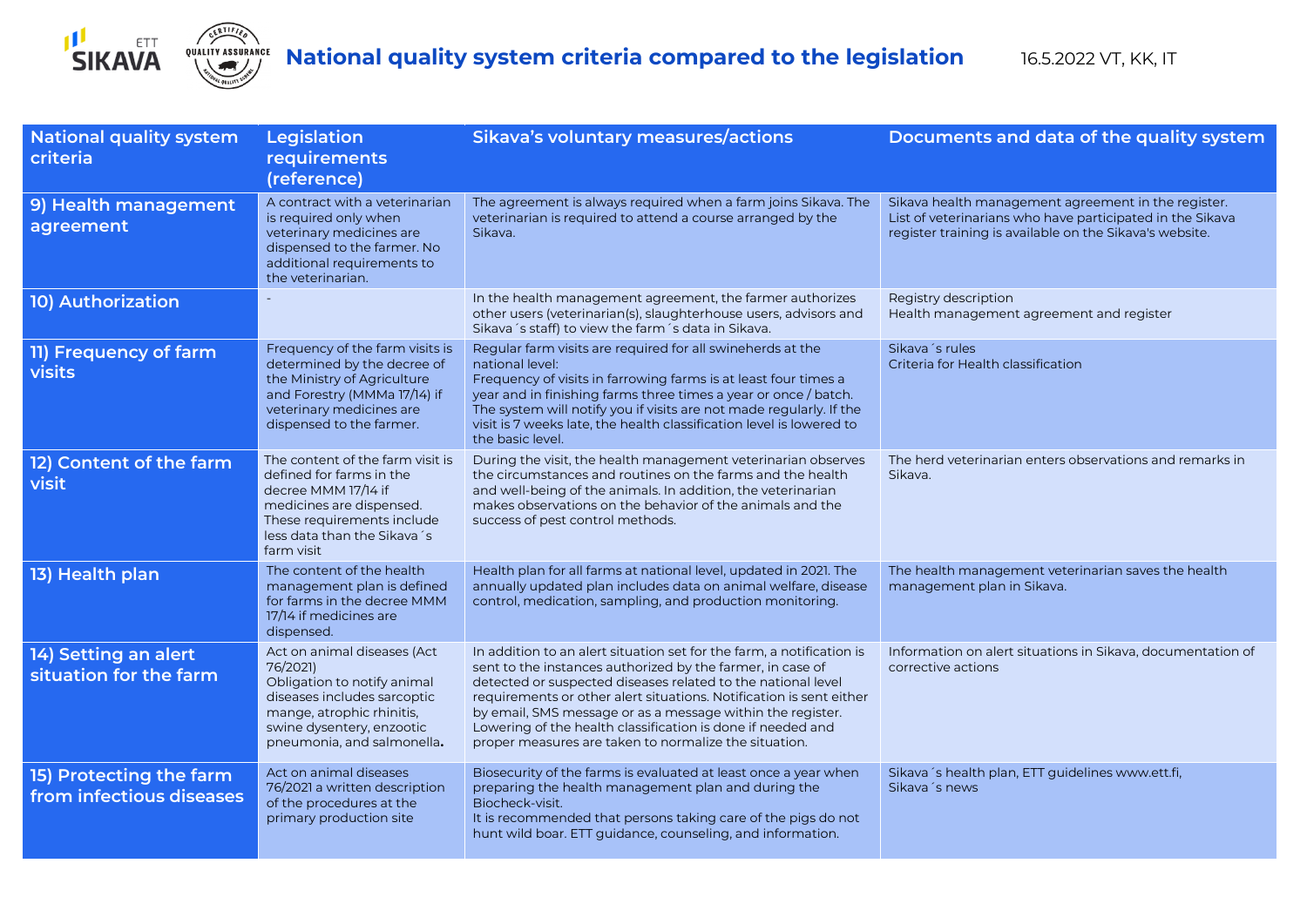

CERTIFIED

| <b>National quality system</b><br>criteria                                | Legislation<br>requirements<br>(reference)                                                                                                                        | Sikava's voluntary measures/actions                                                                                                                                                                                                                                                                                                                                                                                                                                                                                                                                                    | Documents and data of the quality system                                                                                                                                                                                                                                       |
|---------------------------------------------------------------------------|-------------------------------------------------------------------------------------------------------------------------------------------------------------------|----------------------------------------------------------------------------------------------------------------------------------------------------------------------------------------------------------------------------------------------------------------------------------------------------------------------------------------------------------------------------------------------------------------------------------------------------------------------------------------------------------------------------------------------------------------------------------------|--------------------------------------------------------------------------------------------------------------------------------------------------------------------------------------------------------------------------------------------------------------------------------|
| 16) Instructions for<br>purchasing animals in<br><b>Finland</b>           |                                                                                                                                                                   | Farrowing herds (and farrow-to-finish herds) buy breeding<br>animals from SPF level farms.<br>Finisher herds take piglets only from herds at national level.                                                                                                                                                                                                                                                                                                                                                                                                                           | Health classification information in Sikava.<br>Stricter health and biosecurity requirements for SPF level<br>holdings. A public list of the SPF level farms in Sikava.                                                                                                        |
| 17) Data documentation<br>and monitoring                                  | Coverage in animal welfare<br>control (3% of Finnish pig<br>farms), cross-compliance<br>control (1% of all subsidies),<br>feed control (0.5% of all<br>subsidies) | Centralized health classification register, Sikava, on the web,<br>with up-to-date database and coverage of 97% of the<br>commercial pork production                                                                                                                                                                                                                                                                                                                                                                                                                                   | The history of health management activities is registered in<br>a system from which information can be retrieved with<br>various parameters                                                                                                                                    |
| 18) Audit of farm visits                                                  |                                                                                                                                                                   | Farm visits are audited by an internal independent body and by<br>an external third party based on sampling.                                                                                                                                                                                                                                                                                                                                                                                                                                                                           | Audit plan, audit reports                                                                                                                                                                                                                                                      |
| 19) Farm-level<br>notification system for<br>animal health and<br>welfare |                                                                                                                                                                   | Farm visit form has specific questions (including conditions)<br>that can be set to send a notification if it is evaluated as poor.                                                                                                                                                                                                                                                                                                                                                                                                                                                    | Guidelines for alert situations and their follow-up. Reporting<br>and preventive measures                                                                                                                                                                                      |
| 20) Monitoring the use<br>of medicines                                    | Obligation to keep records of<br>medicines used (MMM<br>Regulation 21/14)                                                                                         | Medicine usage monitoring in Sikava. Annual summaries.                                                                                                                                                                                                                                                                                                                                                                                                                                                                                                                                 | Medicine usage data in Sikava                                                                                                                                                                                                                                                  |
| 21) Treatments codes for<br>pigs                                          |                                                                                                                                                                   | Sikava must use treatment codes for the reasons for using<br>medicine.                                                                                                                                                                                                                                                                                                                                                                                                                                                                                                                 | Sikava maintains a list of treatments codes for pigs, which<br>are used by, among others, veterinary and production<br>monitoring programs through the Sikava interface.                                                                                                       |
| 22) Ensuring feed safety                                                  | Feed hygiene is monitored in<br>Finland by the Finnish Food<br>Authority.                                                                                         | A positive list is a voluntary way for the animal feed companies<br>to minimize the spread of salmonella through feed to animals.<br>The producer receives information from the ETT positive list of<br>animal feed companies who operate above the legal level for<br>salmonella and PED. Sikava requires the holding to comply with<br>the ETT's instructions in its own feed imports (internal market<br>trade and third country imports).<br>As of 6 November 2014, companies on the positive list have<br>committed not to import pig plasma or feed containing it (PED<br>risk). | The Positive list is an open list of animal feed companies,<br>which fulfill additional criteria to ensure the safety of their<br>products.<br>The positive list is published on the ETT website and<br>regularly in Maaseudun Tulevaisuus and Landsbygdens Folk<br>newspapers |
| 23) Use of farm-specific<br>health data as a tool for<br>traceability     | Food<br>chain information (EY) N:o<br>853/2004                                                                                                                    | Sikava combines traceable data for the slaughterhouses to use.                                                                                                                                                                                                                                                                                                                                                                                                                                                                                                                         | Information on the health status of the holdings.                                                                                                                                                                                                                              |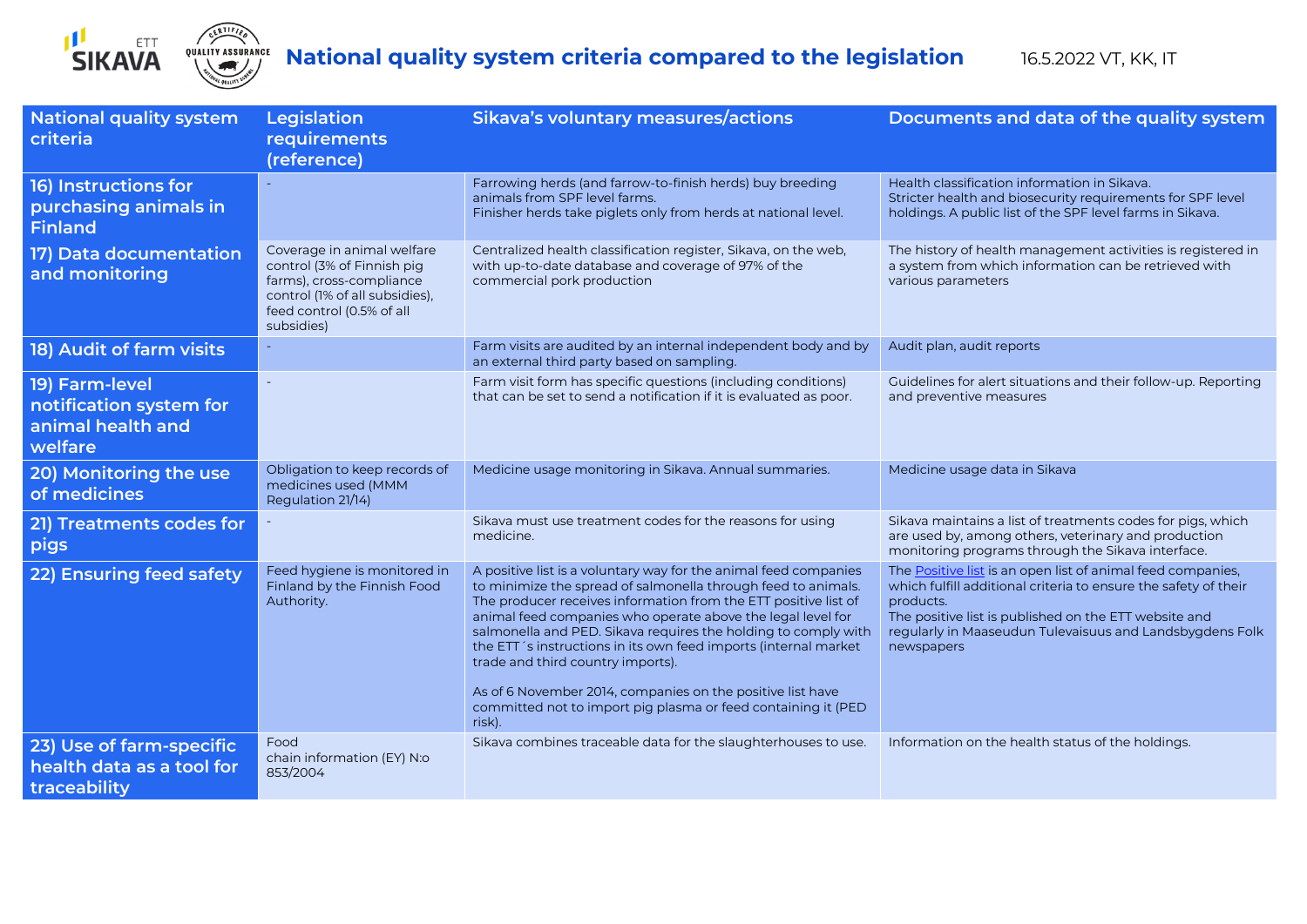



| <b>National quality</b><br>system criteria                          | <b>Legislation</b><br>requirements<br>(reference)                                                                                                                                                                                                                                                                                                                                                                                                                                         | Sikava's voluntary measures/actions                                                                                                                                                                                                                                                                                                                                                                                                                                                                                                                                                                                                                                                                                                                                                                                                                                                                                                                                                                                                                                                                                                                                                                                                                                     | Documents and data of the quality system                                                                                                                                                                                                                                                                                                |
|---------------------------------------------------------------------|-------------------------------------------------------------------------------------------------------------------------------------------------------------------------------------------------------------------------------------------------------------------------------------------------------------------------------------------------------------------------------------------------------------------------------------------------------------------------------------------|-------------------------------------------------------------------------------------------------------------------------------------------------------------------------------------------------------------------------------------------------------------------------------------------------------------------------------------------------------------------------------------------------------------------------------------------------------------------------------------------------------------------------------------------------------------------------------------------------------------------------------------------------------------------------------------------------------------------------------------------------------------------------------------------------------------------------------------------------------------------------------------------------------------------------------------------------------------------------------------------------------------------------------------------------------------------------------------------------------------------------------------------------------------------------------------------------------------------------------------------------------------------------|-----------------------------------------------------------------------------------------------------------------------------------------------------------------------------------------------------------------------------------------------------------------------------------------------------------------------------------------|
| 24) Import of animals                                               | <b>EU Animal Health Code</b><br>2016/429.<br>Trade in pigs in the internal<br>market is governed by<br>Delegated Regulation (EU)<br>2020/688.<br>Finland has officially Aujezky's<br>disease-free status in<br>accordance with<br>Implementing Regulation<br>(EU) 2021/620. In addition, the<br>legislation on artificial<br>insemination (Delegated<br>Regulation (EU) 2020/686)<br>must be considered in the<br>internal market trade in<br>artificial insemination boars<br>and semen. | When importing animals, semen and embryos, the farm shall<br>follow the instructions of the Animal Health ETT<br>- Imported animals / semen are recommended to be<br>imported only from PRRS-free countries, an exemption can<br>only be granted based on the demonstration of adequate<br>risk management measures with the permission of the ETT<br>Board.<br>ETT import protocol includes detailed instructions on a<br>case-by-case basis:<br>- statements from the farm of origin before the import<br>- vaccination programs, health surveillance, animal<br>transport at the farm of origin, disease control, location,<br>and disease status of nearby pig farms<br>- if applicable, an audit of the farm of origin by ETT<br>ETT-guided segregation at the farm of origin with<br>sampling<br>ETT loading permit; only when the necessary documents<br>from the farm of origin / quarantine / research<br>laboratories have been obtained and checked<br>ETT requirements for domestic quarantine in imports:<br>auditing, requirements for location and staff activities,<br>sampling in domestic quarantine according to ETT<br>guidelines<br>ETT approves the imported batch when the process has<br>been conducted in accordance with the ETT instructions | ETT's general guidelines for imports www.ett.fi.<br>- The importer receives import-specific instructions from<br><b>ETT</b><br>ETT statistics on imports and detailed documentation<br>per import lot in the ETT archives<br>Sikava 's database is used to monitor quarantine and<br>separately the holdings to which semen is imported |
| 25) Utilization of meat<br>inspection data                          | The decree of MMM<br>6/EEO/2012 (related to the<br>documentation of the sick<br>animals)                                                                                                                                                                                                                                                                                                                                                                                                  | Meat inspection data is reviewed at farm visit, monitored as part<br>of the requirements for responsible production                                                                                                                                                                                                                                                                                                                                                                                                                                                                                                                                                                                                                                                                                                                                                                                                                                                                                                                                                                                                                                                                                                                                                     | Meat inspection data in Sikava                                                                                                                                                                                                                                                                                                          |
| 26) Informing of disease<br>outbreaks and risks                     | Information on transmissible<br>animal diseases. Act on<br>animal diseases 76/2021                                                                                                                                                                                                                                                                                                                                                                                                        | Targeted internal communication e.g., via text messages,<br>Sikava's website and Sikava's veterinary news                                                                                                                                                                                                                                                                                                                                                                                                                                                                                                                                                                                                                                                                                                                                                                                                                                                                                                                                                                                                                                                                                                                                                               | Sikava news / archives                                                                                                                                                                                                                                                                                                                  |
| 27) Continuous<br>development and<br>expertise of pig<br>healthcare |                                                                                                                                                                                                                                                                                                                                                                                                                                                                                           | Consultation of the ETU Pig Expert Group on the coordination<br>and development of health management at national level.<br>Maintenance and development of staff expertise<br>in swine health and diseases, and a good knowledge of pig<br>farming in Finland and elsewhere                                                                                                                                                                                                                                                                                                                                                                                                                                                                                                                                                                                                                                                                                                                                                                                                                                                                                                                                                                                              | Meeting memos<br>training for producers and veterinarians,<br>training for staff                                                                                                                                                                                                                                                        |